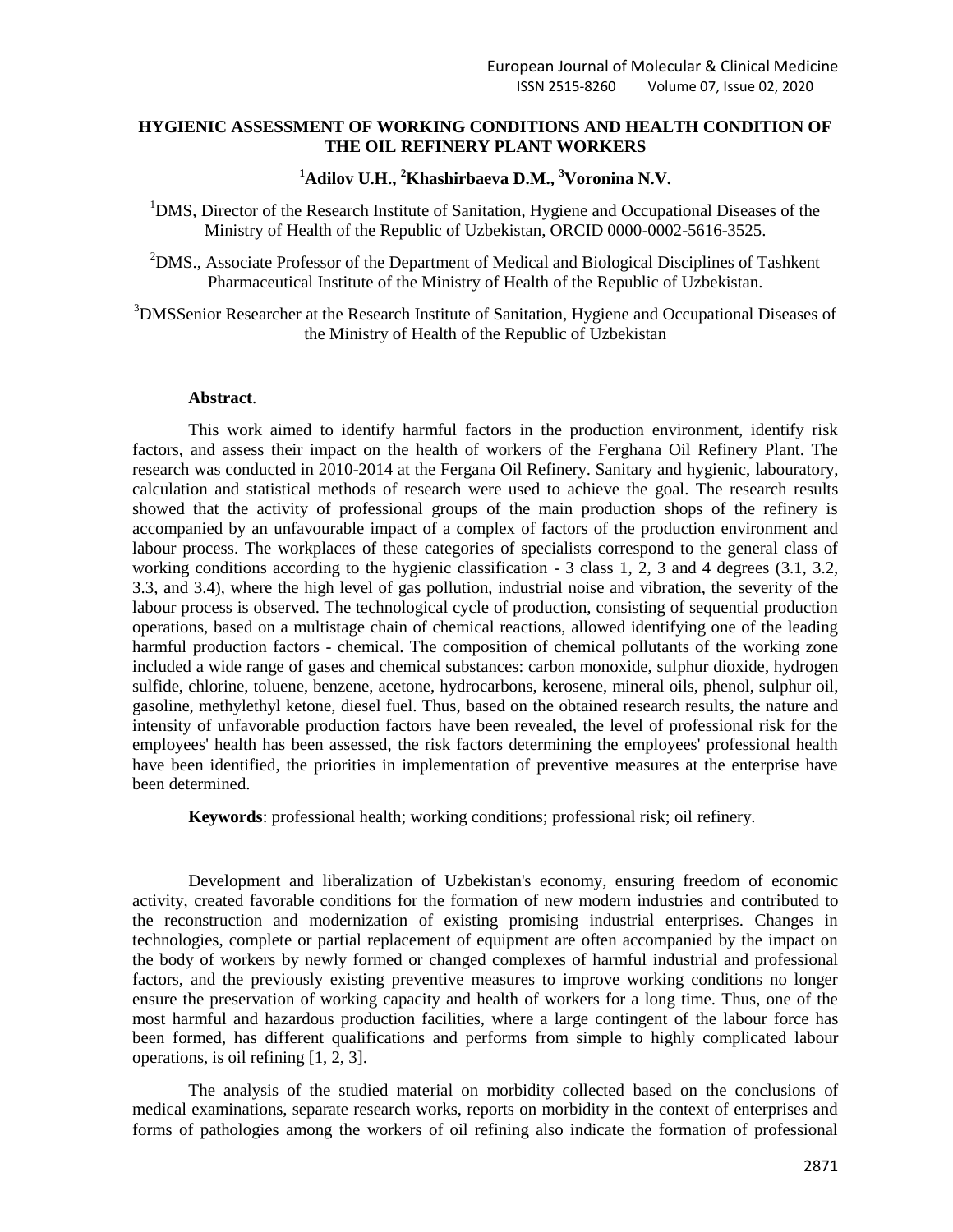risks, which include the whole complex of physical and chemical factors of the production environment [4, 5, 6].

In this regard, the comprehensive assessment of working conditions, study of employee morbidity, and establishment of occupational risks in particular at oil refineries are timely and relevant.

**The work aimed** to identify harmful factors of the production environment, identify risk factors, assess their impact on the health condition of the Ferghana Oil Refinery workers' health condition, and develop a comprehensive risk management program.

**Material and methods**. The research was carried out in 2010-2014 at one of the leading enterprises of the Republic of Ferghana Oil Refinery (hereinafter referred to as "FORP"), focused on processing oil into gasoline, aviation kerosene, fuel oil, diesel fuel, lubricating oils, greases, bitumen, petroleum coke, raw materials for petrochemistry, as well as for production of consumer goods. The plant processes more than 70% of the total volume of crude oil raw materials in the country.

Hygienic researches of working conditions and their estimation were carried out according to current normative and methodical documents: methodical instructions "Identification of dangerous and harmful industrial factors at labouratory researches on working conditions estimation"; SanPiNRUz №0294-11 "Hygienic norms. Maximum permissible concentrations (hereinafter - MPC) of harmful substances in the air of the working zone"; SanPiNRUz №0325-16 "Sanitary norms of permissible noise levels at work places"; SanPiN RU №0326-16 "Sanitary norms of general and local vibration at work places". A general assessment of working conditions by classes and degree of harmfulness was assessed in accordance with SanPiNRUz No. 0141-03 "Hygienic classification of working conditions by indicators of harmfulness and danger of factors of production environment, severity and intensity of working process" [7, 8, 9, 10, 11].

Influence of unfavorable factors of the working environment on the state of health of workers was estimated by the indicators of morbidity with temporary disability (hereinafter - TD) and the results of periodic medical examinations. The systematization of the revealed pathology was carried out in accordance with the "International statistical classification of diseases and health problems" of the 10th revision [12].

Occupational risk was determined according to the methodological recommendations "Method of hygienic assessment of occupational risk" [13].

Statistical processing of the obtained results was performed using Microsoft Excel, Statistika 6.0 software packages. For normally distributed features the average value and average error  $(M \pm m)$ were calculated, reliability of differences was estimated using the parametric Student t-criterion, relative values (frequency, %), statistical significance of the obtained measurements when comparing the average values was determined by the Student's criterion (t) with the calculation of error probability (P), non-parametric Mann-Whitney T-criterion. The level of reliability  $P < 0.05$  was taken as statistically significant changes. Statistical significance for quality values was calculated using the χ2 criterion (chi-square).

**Results**. The study of hygienic working conditions included all stages of the FORP technological process. Researches have established that working conditions in the main and auxiliary shops are considerably different. It was found out that more than 50% of professional and qualification groups have non-permanent workplaces and in the comparative aspect do not sharply differ in the composition of production factors. We have identified 20 groups of professions in the main production (3564 people). ), whose activity is associated with the action of an unfavorable production environment, this: an electrician for repair and maintenance of electrical equipment, a master for repair and maintenance of electrical equipment, a turner, a mechanic and electrician, a mechanic for repair and installation of submersible pumps, a mechanic for repair of technological installations, an electric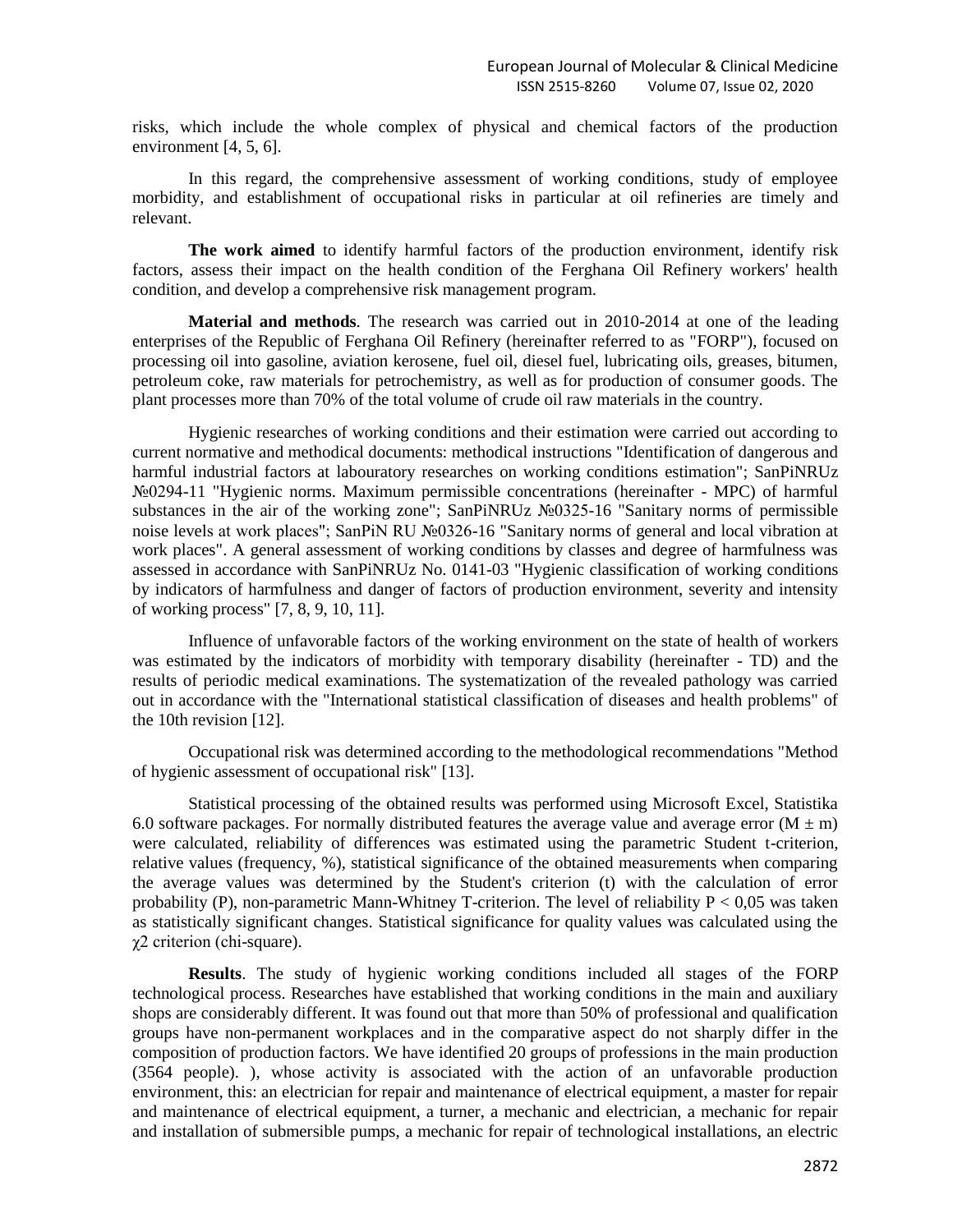welder of manual welding, electric and gas welder, equipment engineer, candle manufacturer, commodity operator, drain-filler, loader, process plant operator, commodity operator, gas separator, plant mechanic, compressor plant operator, tool locksmith, electrician.

Basic technological cycle of FORP production consists of sequential production operations based on multistage chain of chemical reactions, which allows distinguishing one of the leading harmful production factors - chemical. Primary processing processes include purification of produced oil from oil gas (removal of dissolved hydrocarbons), water (dehydration on electric desalting plants) and mechanical impurities. Secondary oil product processing processes consist of increasing the number of produced motor fuels associated with chemical modification of hydrocarbon molecules that are part of the oil. Thus, it was found that the composition of chemical pollutants in the working zone of the refinery included a wide range of gases and chemical substances: carbon oxide, sulfur dioxide, hydrogen sulfide, chlorine, toluene, benzene, acetone, hydrocarbons, kerosene, mineral oils, phenol, sulfur oil, gasoline, methylethyl ketone, diesel fuel.

The study of quantitative indicators of the chemical factor in the workplaces of the main professions has established that the excess of normative values is observed only in professional groups whose work activities are directly related to technological plants and electrical equipment, where chemical reactions take place. Thus, among the complex chemical compounds, the actual content of hydrocarbons, nitrogen oxides and sulfuric anhydride in the air of work places exceeded the normative values. Nitrogen oxides content exceeded MPC by 2.0 - 3.1 mg/m<sup>3</sup> at the workstations of locksmiths on the repair of technological installations, electrician and submersible pump locksmiths and electrician's workstations exceeded MPC by 4.6 mg/m<sup>3</sup> at MPC of 5 mg/m<sup>3</sup>. At these workplaces, the hydrocarbons content exceeded the standard values by  $200 \text{ mg/m}^3$ . The actual content of sulfur dioxide at the locksmith's workplace for repair and maintenance of technological installations showed an excess of 3.3 mg/m<sup>3</sup> at MPC 10 mg/m3.

The vapor content of carbon oxide, hydrogen sulfide, toluene, benzene, acetone, hydrocarbons, kerosene, mineral oil, phenol, sulfur oil, gasoline, methylethyl ketone, diesel fuel did not exceed regulatory values or had minor excesses (2 class and 3 class 1 working conditions).

When studying the reasons behind the high degree of gas contamination of workplaces, it was determined that emissions come from organized and unorganized sources: in the process of evaporation during chemical reactions, from tanks and reservoirs for oil and petroleum products storage (open-type with a hipped roof), at spills in tanks and during commercial operations (open-type overpasses), passes through valves and aircrafts on devices not connected to the flare line, inefficiency of the exhaust system, etc.).

In the complex of harmful factors of the enterprise's working environment, the priority is production noise. Equivalent noise levels at the workplaces of the main professions of RORP depend on the type of apparatus serviced, operating electrical installations, technical equipment. So, at workplaces: locksmiths on the repair of technological installations excess was on 8 dBA, locksmiths electricians and locksmiths on repair and installation of submersible pumps on 5 dBA above the remote control; electricians on repair and maintenance of electric equipment on 11 dBA; the driver of compressor installations on 10 dBA (3 class "harmful" 1 and 2 degrees).

Hygienic analysis of working conditions showed that FORP workers are exposed to vibration. As for the vibration speed level, the excess of indicators was noted at the work places of locksmiths on the repair of technological installations up to 100 dB (at the norm 92 dB) (3 class 2 and 3 degrees). At the floor level near the compressor units, the machinist is exposed to medium and high-frequency vibration, parameters of which exceed the remote control (category 3a) by 2-6 dB in the medium geometric octave bands 16-31.5 Gz (3 class 2 degree).Physical loads during repair and installation work (partially mechanized work) exceed the recommended standards (3 class 2 degrees).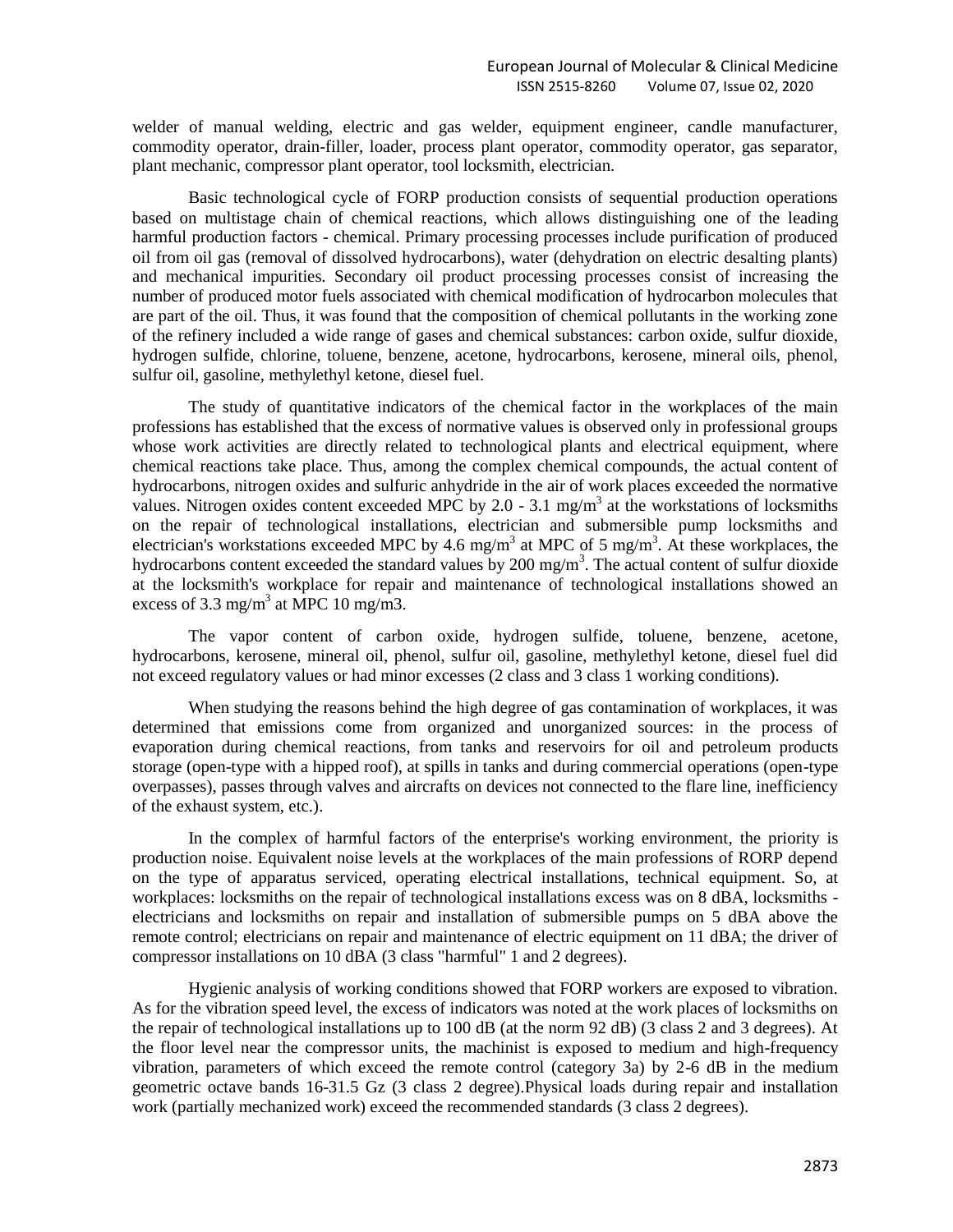### European Journal of Molecular & Clinical Medicine ISSN 2515-8260 Volume 07, Issue 02, 2020

According to regulatory documents, the working conditions of the main professional qualification groups are assessed as 3 class "harmful" 3 and 4 degrees (3.3. - 3. 4) due to the severity of the labour process and the excess of nitrogen oxide vapour content on average exceeded the MPC by 0.5 - 4.6 mg/m3 at non-permanent workstations of locksmiths for the repair of technological installations, electric fitters and fitters for repair and installation of submersible pumps, and by 4.6 mg/m3 (maximum one-time norm 5 mg/m3) at electric fitters for repair and maintenance of electrical equipment as well as due to the excess of hydrocarbons in the air (by 200 mg/m3) and sulfur dioxide content by 3.3 mg/m3.

The study and analysis of working conditions of FORP employees allowed identifying the leading production factors, namely, chemical factors, industrial noise and vibration, which are potential professional risks for several leading professional groups. The specifics of the working auxiliary shops' labor activity are also characterized by the influence of harmful factors of the production environment and labour process. However, the labour of these categories of specialists mainly belongs to classes 2 and 3.1.

#### Table .1.

| <b>Profession</b>                                                              | <b>Noise</b> | <b>Vibratio</b><br>n | <b>Heavy</b><br>work<br>process | Pollutination   |                 |            | <b>Risk</b> |
|--------------------------------------------------------------------------------|--------------|----------------------|---------------------------------|-----------------|-----------------|------------|-------------|
|                                                                                |              |                      |                                 | NO <sub>2</sub> | SO <sub>2</sub> | $C_6H_5OH$ | category    |
| Electric installer for<br>repair and<br>maintenance of<br>electrical equipment | 3.2          | $\overline{2}$       | 3.2                             | 3.2             | $\overline{2}$  | 3.2        | High        |
| Electrical locksmith                                                           | 3.1          | $\overline{2}$       | 3.1                             | 3.1             | $\overline{2}$  | 3.2        | Medium      |
| Submersible pumps<br>repair and<br>installation locksmith                      | 3.1          | $\overline{2}$       | 3.3                             | 3.1             | 3.1             | 3.2        | High        |
| Locksmith on repair<br>of technological<br>installations                       | 3.2          | 3.3                  | 3.1                             | 3.2             | 3.2             | 3.2        | Very High   |
| Compressor Unit<br>Machine Manager                                             | 3.2          | 3.2                  | 3.1                             | 3.1             | $\overline{2}$  | 3.2        | High        |

**Potential (a priori) occupational health risk to employees of the FORP**

Based on the obtained results, the potential (a priori) occupational risk of health violations for workers of leading professions is estimated as high and average (Table 1).

The system of ensuring chemical safety consists of obligatory hygienic rationing of chemicals in their use conditions at work. The traditional criterion for evaluating the safety of the production environment's chemical factor is its comparison with hygienic standards. Hazard assessment of chemical factor exposure is based on assessing the degree of an excess of actual levels of harmful substances in the working zone's air relative to MPC. One of the objective indicators of excess concerning MPC is determining the potential hazard factor (K), expressed as a ratio of actual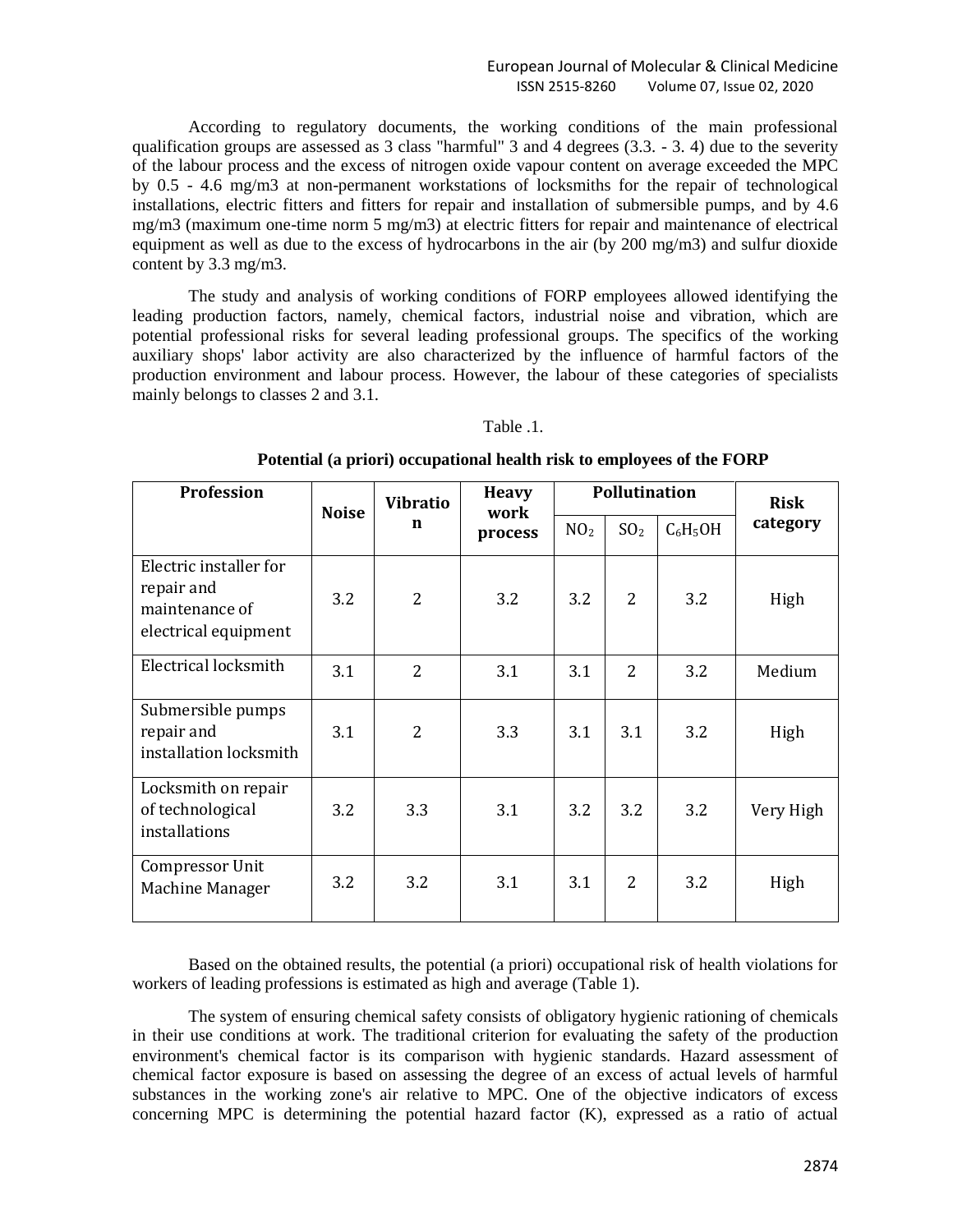concentration to maximum permissible concentration (C / MPC). The calculated potential hazard coefficients of the main chemical substances of the industrial zone of the FORP are presented in Table 2.

#### Table 2

|                                   | $C_6H_6$ | $H_2S$ | SO <sub>2</sub> | $C_6H_5OH$ | CO   | $NO2$ *          |
|-----------------------------------|----------|--------|-----------------|------------|------|------------------|
| Indicators                        | (II)     | (II)   | (IV)            | (II)       | (IV) | $(\mathrm{III})$ |
| $C_{\text{d}_\text{AKT}}(mg/m^3)$ | 3,1      | 5,2    | 5,5             | 0,5        | 3,6  | 7,2              |
| MPC $((mg/m3)$                    |          | 10     | 10              | 0,3        | 20   |                  |
| К                                 | 0,62     | 0,52   | 0,55            | 1,7        | 0,18 | 1,44             |

**The potential hazard coefficient of the main chemical substances in the air of the industrial zone of the FORP**

In the presence in the air of several chemicals of unidirectional action, their values are summed up; however, the potential danger of the complex of substances should not exceed one  $(\leq 1)$ . Estimating harmful working conditions is determined by the multiplicity of the excess of one unit, which corresponds to the characteristic features of biological action on the body of substances constituting the combination. In our case, the sum of values, hydrogen sulfide, carbon monoxide, nitrogen oxide, having an acute effect, exceeds one unit. Thus, the working conditions on the working zone's chemical factor, where there are substances with an acutely directed mechanism of action, taking into account their summation, corresponds to class 3 of 2nd degree.

According to the TD and periodic medical examinations results, the morbidity structure, its dynamics, and peculiarities of their manifestation in the age groups in the dynamics for five years have been studied.

Two groups were selected for the TD analysis. The first group included workers whose labour was associated with adverse industrial and professional factors, which in some cases exceeded the permissible values. The control group was made up of administrative and management personnel with safe working conditions, including accountants, personnel departments and office workers.

The structure of occupational and professionally conditioned diseases was analyzed based on temporary disability records for FORP employees (2010-2014) in various age groups and service lengths. It was found that the overall morbidity rate in the dynamics of the first group of workers is increasing significantly (P0.001).

In the study of morbidity from TD according to the international classification of diseases of X- reconsideration among employees of FORP, it was found that the leading place is occupied by diseases of the respiratory organs (42.0%), 2nd place by diseases of the circulatory organs (15.6%), then injuries, poisoning and some other effects of external causes (12.4%), then digestive organs (12.2%) and diseases of the skin and mucous membranes (9.0%) and other nosologies (8.8%).

The analysis of morbidity among employees of FORP showed that during 5 years, the morbidity rate didn't decrease. When studying the groups, they are more often ill at the age of more than 35 years and consider the length of service workers with the length of service from 11 to 20 years. The study of morbidity among professional groups showed that the operators of specialized units, compressor unit operators and locksmiths on the repair of technological units were sicker than other professional groups of FORP.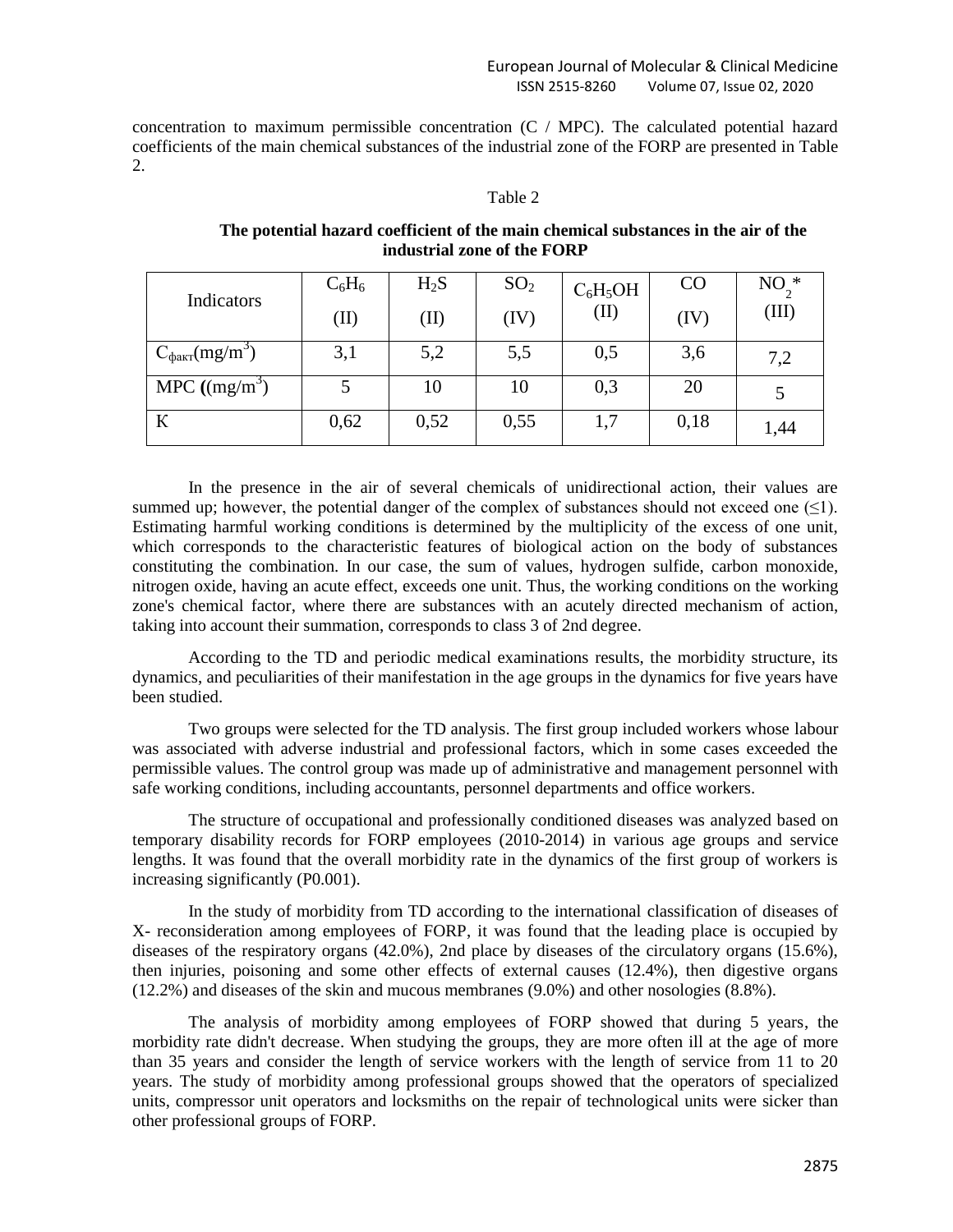Dynamic observation of morbidity in the context of age groups (up to 25 years old, 25-35 years old and over 35 years old) showed that employees in the age group over 35 years old (43.7- 54.4%) are more susceptible to painful processes, followed by the age group 25-35 years old (32.7- 36.2%) and the group under 25 years old (12.9-20.1%). A similar pattern can be seen depending on the length of service (over 21 years, 11 to 20 years and 6 to 10 years).

The morbidity analysis indicates the formation of unfavourable working conditions for workers over 35 years of age, who have more than 21 years of experience.

Among the nosological groups of the enterprise employees, according to the data of periodic medical examinations during the research, there were stably high morbidity rates in three nosological groups: respiratory diseases, circulatory system diseases and digestive organ diseases. It was found that the number of individuals with these pathologies increases with age and length of service.

Correlation analysis between the prevalence of diseases and harmful factors, age of workers and their length of service (respectively  $r = 0.54{\text -}0.59$ ;  $r = 0.39{\text -}0.45$ ;  $r = 0.32{\text -}0.37$ ) showed the presence of a direct force relationship of varying degrees.

When determining the contingent of often sick persons from the professional qualification groups of FORP, it was found that the most often sick persons are such professions as operators of technological plants, compressor plant operators and locksmiths for the repair of technological plants. It was found out that the highest morbidity rate was registered among process plant operators. Low indices were observed among turners, equipment engineers, commercial operators, plant mechanics, electrician locksmiths; however, the number of cases per 100 working years has increased significantly (P0,001).

During the study of professional morbidity for five years, the results of medical examinations revealed isolated cases of bronchial asthma in locksmiths and electricians to repair and toxic hepatitis in electric equipment repair workers. From 2010 to 2012, 3 groups of workers (electricians, mechanics and electric and gas welders) belonging to the D2 group were registered, i.e. with suspicion of occupational disease related to the influence of chemical factors. The occupational disease development was prevented after preventive measures: medical and health-improving measures, transfer to work with harmless working conditions.

Considering the high prevalence of complaints from the digestive system, FORP workers aged 35 to 50 years with 8-20 years of work experience were examined. The study of objective signs among workers indicated the development of disorders of the digestive system, liver. Thus, the pain in the right foothills and the feeling of gravity were found in 17% of the examined workers, in 19% of them a certain increase of the liver was found (by 1.5-2 sm). Blood analysis showed a tendency to hyperglobulinemia and hypoalbuminemia, which indicate liver functional condition disorders.

Biochemical studies have found that those working in the main production shops, whose history lacked somatic diseases (almost healthy individuals), compared to a homogeneous control group from the administration of the plant, in the blood serum increased activity of organ-specific organ enzymes of the liver. There was found a reliable increase in the activity of transaminases, alaninaminotransaminases (hereinafter - ALT), asparginaminotransaminases (hereinafter - AST) and lactate dehydrogenase (hereinafter - LDH) compared to the control group. The average values of their activity were: ALT- 0.47 mmol/hl, AST- 0.39 mmol/hl, LDG-3.8 mmol/hl.

It has been proved that immunological disorders develop in the organism of workers under unfavorable risk factors. Thus, immunological examination, carried out among the workers of the refinery under the influence of harmful factors of the industrial environment (general class of hazard 3.2-3.3) and more than 15 years of work experience, showed the suppression of the immune system cellular link with a decrease in T-lymphocytes, T-suppressors and an increase in T-helpers ( $P < 0.05$ ), as well as an imbalance in the humoral link of the immune system of all classes of immunoglobulins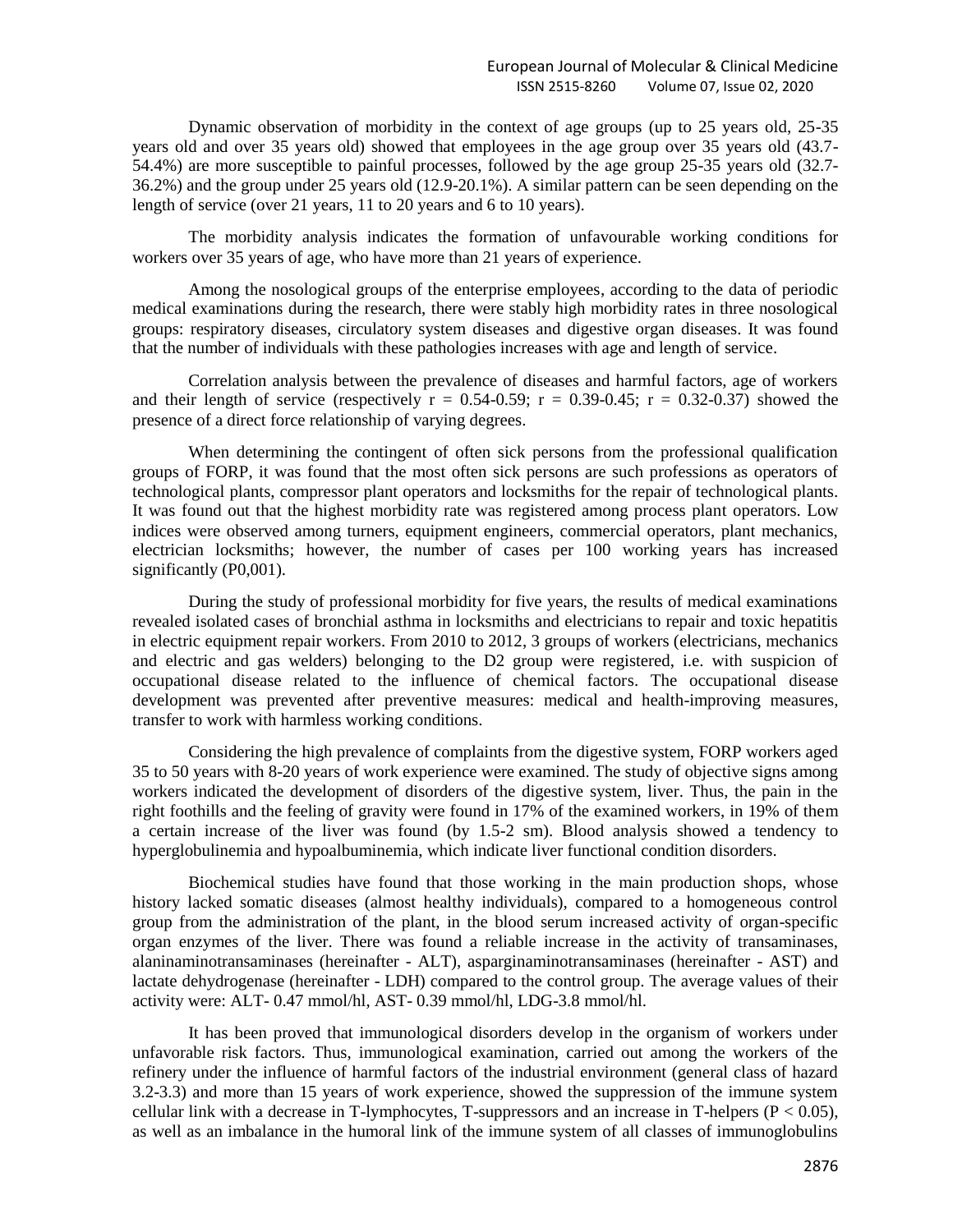and suppression of the phagocytic activity of neutrophils. With the increasing exposition of chemical substances' combination of workers, the frequency of revealed immune shifts naturally increases ( $P <$ 0,05) and is proportional to the prevalence of immunopathological disorders symptom complexes. High frequency of immune disorders revealed at workers at low work experience (up to 5 years) and intensity of exposure to harmful substances of hazard class (2-3.1) testifies to insufficiency of adaptive-compensatory possibilities of the immune system of an organism that causes the formation of immune insufficiency and development of production conditioned immunopathological conditions.

**Discussion**. The activity of professional groups of the main production shops of FORP is accompanied by the unfavorable influence of a complex factor of the production environment and labour process. Workplaces of these categories of specialists correspond to the general class of working conditions according to hygienic classification - 3 class 1, 2, 3 and 4 degrees (3.1, 3.2, 3.3, and 3.4), where high pollution, industrial noise and vibration, the severity of labour-process are observed. Previously, similar specific factors of the working environment were identified at the refineries, but their magnitude has undergone a significant reduction due to timely and targeted sanitary, security and hygiene measures to improve workers' work.

The presence of harmful factors was also identified at the workplaces of the workers of the auxiliary shops of the object under study, but their general class of working conditions mainly belongs to class 2 and 3 of the 1st degree.

Agreeing with the opinion of the authors who point out the current general trend of strengthening the role of moderate multifactorial effects, causing polyethyological disorders of workers' health and the growth of professionally conditioned diseases, we note that, in general, the nosology of diseases we have identified is professionally conditioned. High rates of respiratory diseases are mainly due to ENT organs (39%). It was shown that the presence of hydrogen sulfide working zone in the air causes an irritating toxic effect on mucous membranes of the upper respiratory tract [14, 15].

The connection between the prevalence of diseases and harmful factors, the age of workers and their length of service established among the main professional groups of the FORP is also professionally contingent.

Harmful production factors at oil refineries contribute to the development of disorders in workers' metabolic metabolism, causing diseases of the cardiovascular system and atherosclerosis [15, 17].

Moreover, the tests' results revealed changes in the functional state of the liver at the refinery workers. For early detection of such changes, it was recommended during medical examination to include studies to determine the serum of organ-specific enzymes ALT, AST and LDH.

Besides, during the study and identification of harmful and dangerous factors, it was found that in addition to the work place pollution, which affects all body systems, the negative impact of heating microclimate in combination with high humidity, due to both technological process and climatic characteristics of the region.

**Conclusion**: Based on the performed work, a comprehensive plan of measures for labour improvement and health improvement was developed in cooperation with the enterprise's labour protection service. The plan includes the technical renovation of equipment and reduction of time for preventive work on outdated equipment; provision of "time protection" for professional groups where the most harmful and dangerous working conditions (3 class 3 and 4 degrees) are established (reduction of working time to 5 hours, organization of periodic breaks); timely certification of working months; and the organization of some measures to improve the labour protection system. will allow to improve working conditions and preserve health and professional longevity of FORP employees.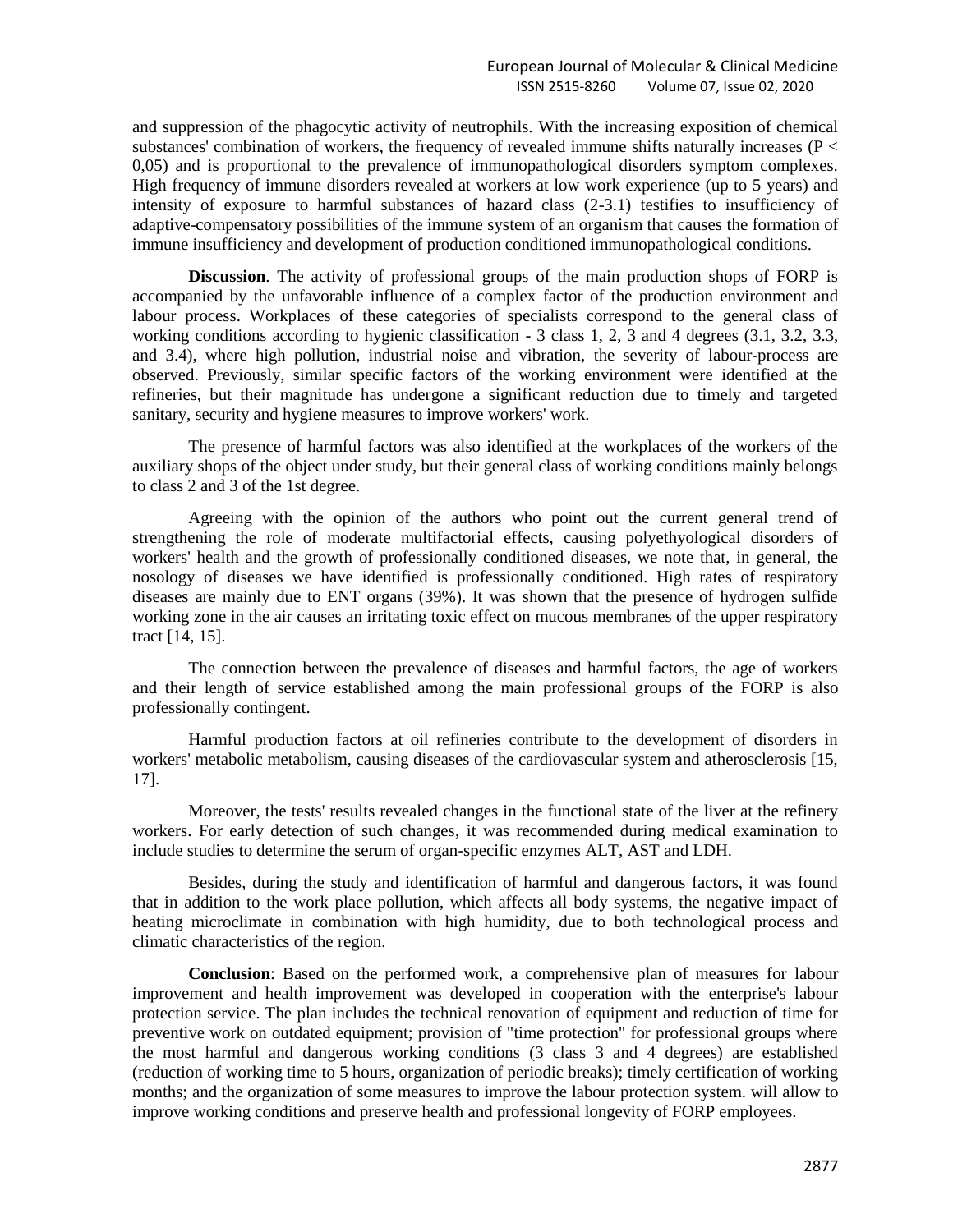# **Reference**:

1. Ryamova S.M. Estimation of working conditions of employees of oil refining complex, analysis of the risk of occurrence of occupational diseases // Industrial safety expertise and diagnostics of hazardous production facilities - Ufa, 2016. -  $\mathbb{N}^2(8)$ . - pp. 62-65.

2. Zakharova R.R., Kalimullina G.N., Romanov V.S. Working conditions and health condition of employees of oil refineries // Labour Medicine and Human Ecology - Ufa, 2015. - №4. - pp. 120- 122.

3. Adilov U.H. Estimation of sanitary-epidemiological well-being of working conditions of workers of fuel and energy complex of Uzbekistan (Avicenna,  $2016$ ,  $19$  - pp.28-30.

4. Demchenko, V.V. (in Russian) // Demchenko, 2016, № 9 - P.28-30. 4. Analysis of professional risks of violation of health of workers of oil refining industry Collection of articles of International scientific-practical conference. - Taganrog, 2017. - pp. 23-28.

5. Fatykhova L.H., Sharafutdinova G.M. Professional diseases at oil refinery: Materials of III International Scientific and Practical Conference. Bulatovskie readings. Collection of articles - 2019. – Т. 2. - pp. 207-209.

6. G. G. Gimranova, A. B. Bakirov et al. Prevalence of major noninfectious, industriallyconditioned diseases in oil industry workers (Labour Medicine and Human Ecology - Ufa, 2016. - №1. - pp. 5-15.

7. Adilov, U.H. Development of the improved methods and normative-legal support of the activity on evaluating the working conditions of the working places (Proceedings of the International Scientific and Practical Conference "Health and Environment": Minsk, 2018. Т- 2. - pp 84-86.

8. Iskandarov T.I., Ibragimova G.Z., etc. // Proceedings of the International Scientific and Practical Conference "Health and Environment": Minsk, 2018. Maximum allowable concentrations (MPC) of harmful substances in the air of the working zone. // SanPiNRUz №0294-11. - Tashkent, 2011. - p.44.

9. Iskandarov T.I., Adilov U.H., etc. // SanPiNRUz №0294-11. Sanitary norms of permissible noise levels at work places  $//$  SanPiN RU  $10325-16.$  - Tashkent, 2016. - p.14.

10. Iskandarov, T.I.; Adilov, U.Kh. et al. Sanitary norms of the general and local vibration on workplaces (in Russian):SanPiNRUz <sup>1</sup>0326-16. - Tashkent, 2016. - p.14.

11. Iskandarov T.I., Ibragimova G.Z. et al. Hygienic classification of working conditions by indicators of harmfulness and danger of production environment factors, severity and intensity of working process // SanPiN RU <sup>1</sup> 0141-03. - Tashkent. - p.38.

12. International Statistical Classification of Diseases and Problems Related to Health//10th revision: Volume 1: Part 2. World Health Organization. https://apps.who.int/iris/handle/10665/87721 (date of address: 11.09.2020).

13. Adilov U.H., Almatov B.I., Khashirbaeva D.M. Method of hygienic evaluation of professional risk // Method of recommendation №012-3/0310. - Tashkent, 2017. - p.24.

14. Adilov, U.H. Estimation of professional risk influence on the health of workers of fuel and energy complex and questions of organization of preventive medical examinations (in Russian) // Medicine of labour and human ecology, № 4(8), 2016. - pp.107-110.